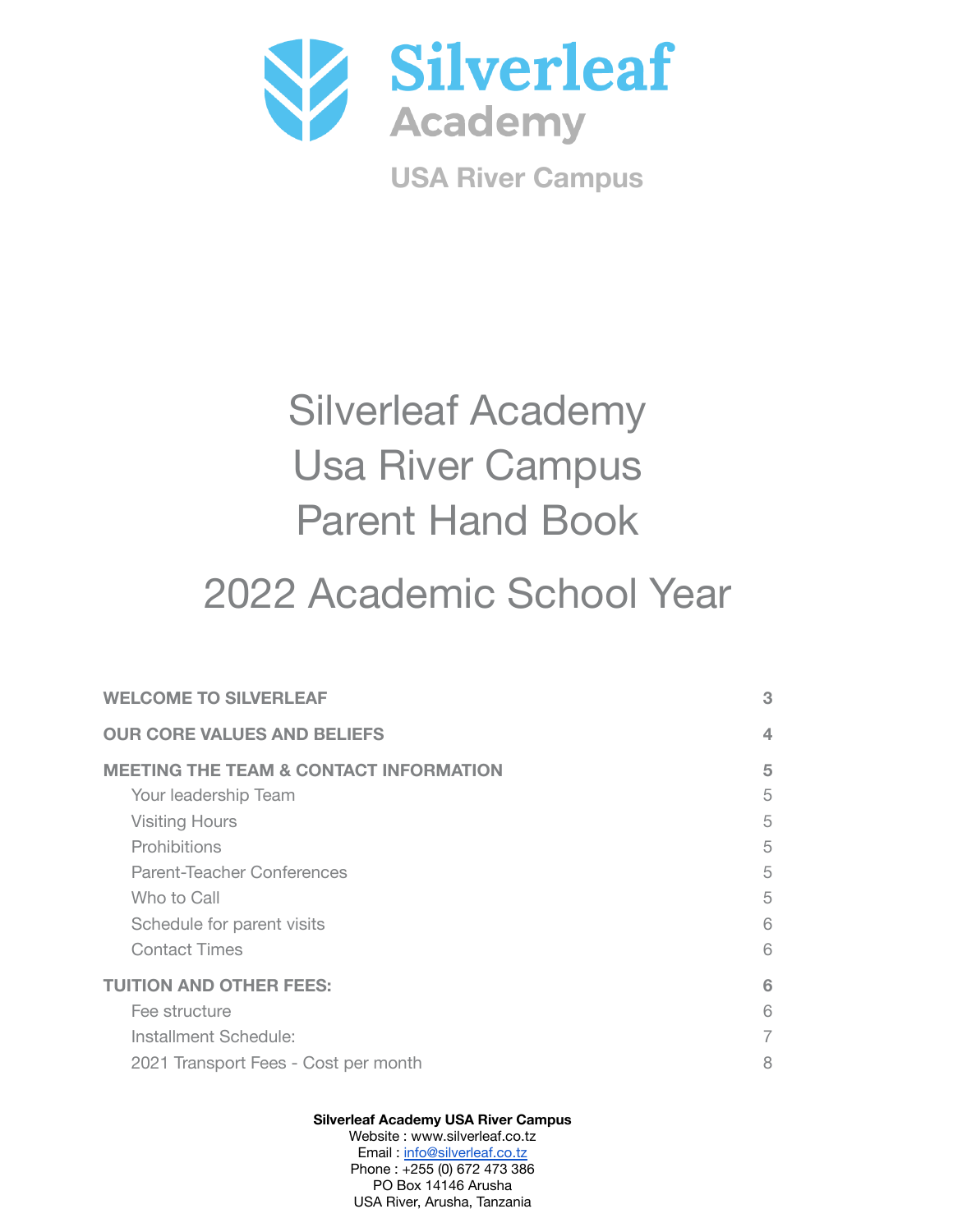

| UNIFORM (TZS $90,000/=\right)$ |    |
|--------------------------------|----|
| PAYMENT METHODS:               | 13 |
| <b>CONTACT TO OFFICE</b>       | 13 |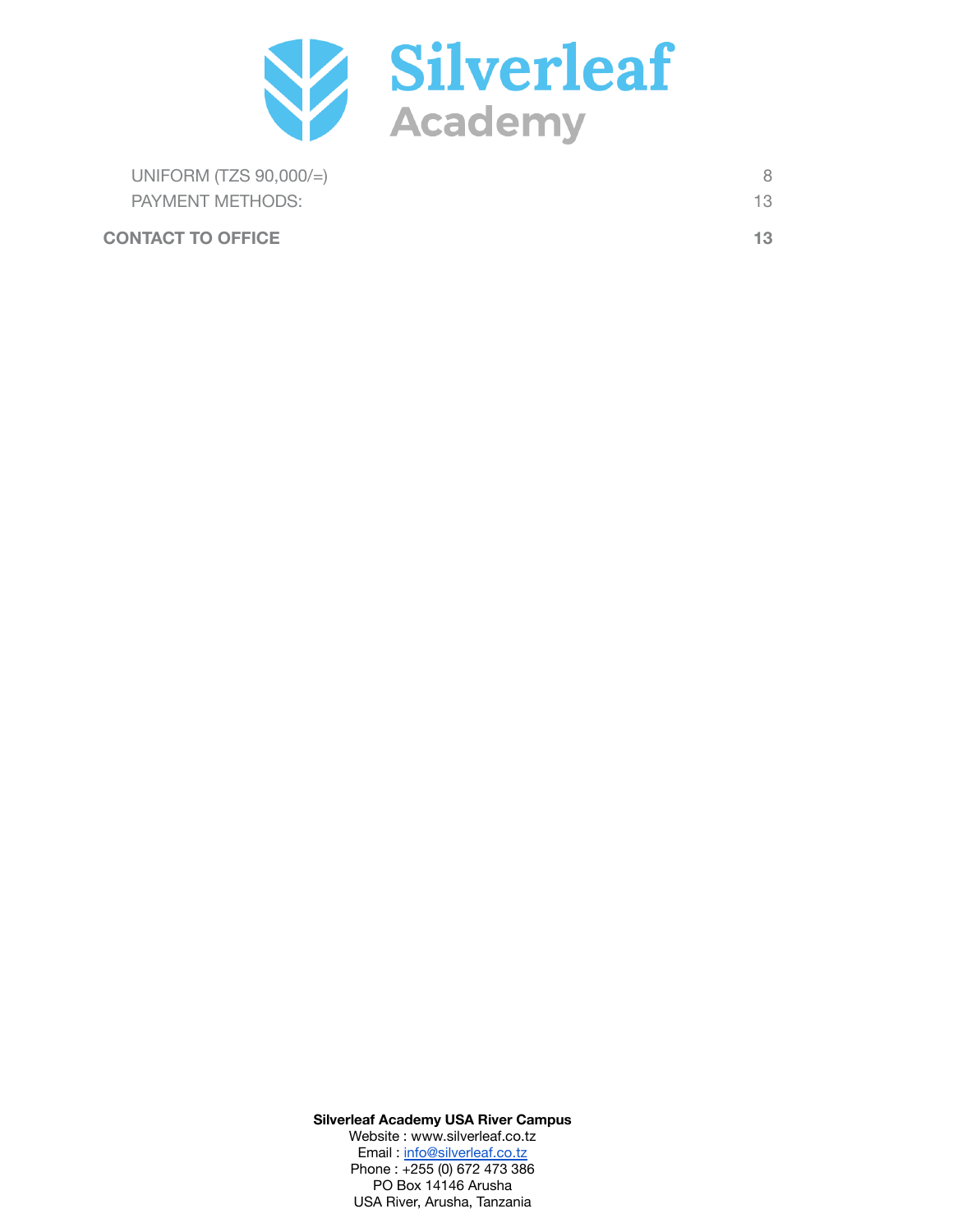

# <span id="page-2-0"></span>**WELCOME TO SILVERLEAF**

Silverleaf is Tanzania's first network of affordable, high quality primary schools. We believe that quality and affordable education should be available for all children and we are here to make sure that it is. We are excited to welcome your child to our 2021 academic school year where they will have access to high quality teaching and innovative learning. Through our use of student-centered approaches, parent engagement, strong teacher training programs, and modern teaching tools including tablet technology we are striving to create a future filled with opportunity for both our students and our country. At Silverleaf students are not only given the opportunity to grow academically, but to grow together as well-rounded individuals.

This Parent Handbook serves as a guide to our policies, procedures, and expectations. In order to maintain our positive and safe learning environment we expect all staff, students, and family members to abide by the following information provided.

If clarification is needed with any of the information provided in this handbook please do not hesitate to email us at info@silverleaf.co.tz.

**The Future begins here !**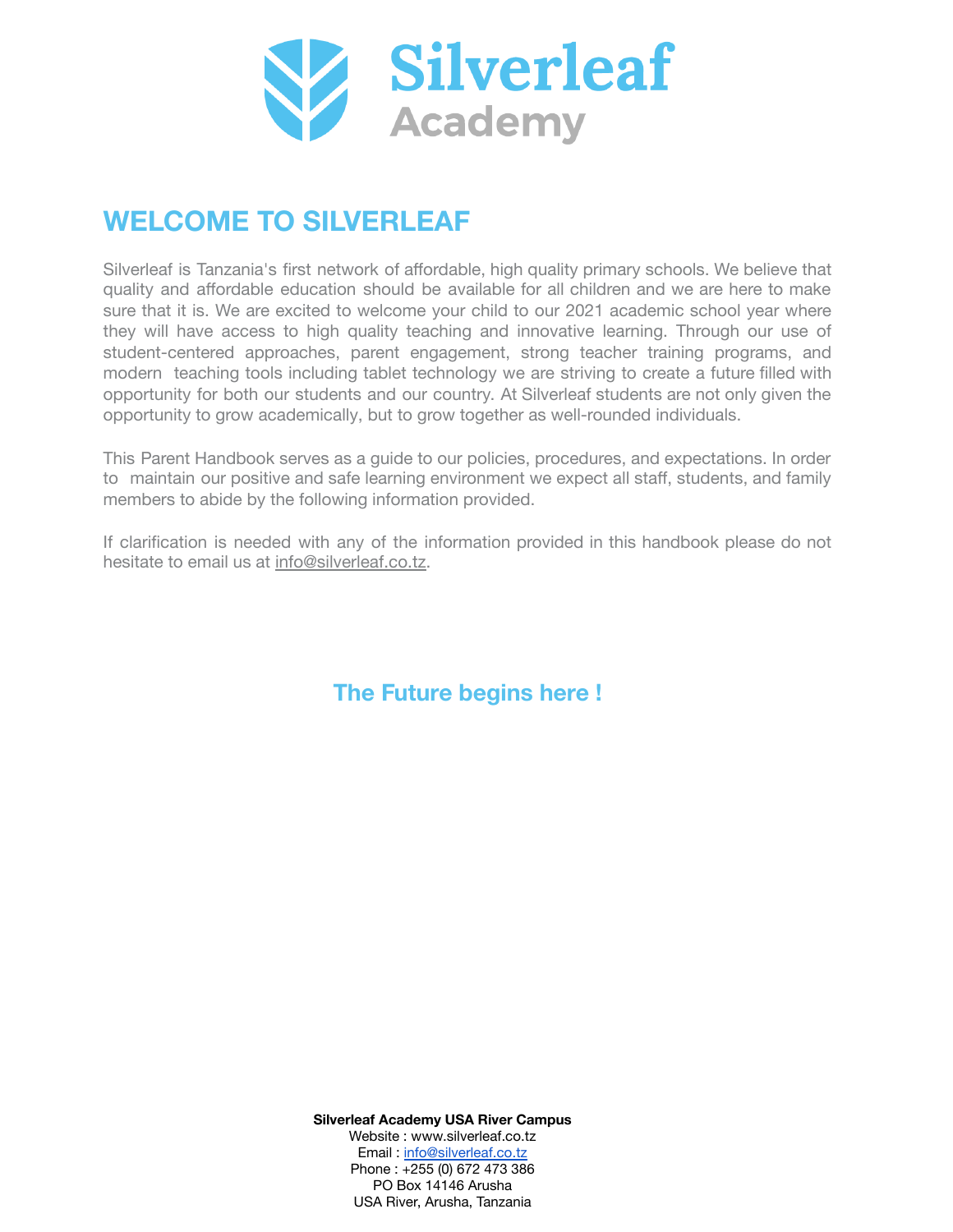

# <span id="page-3-0"></span>**OUR CORE VALUES AND BELIEFS**



The beliefs that shape Silverleaf's approach are:

## **1. High quality education requires students to think, analyze, problem solving, evaluate, and create.**

We use student centered learning strategies that give students opportunities to work and learn together developing children to be future entrepreneurs and change makers of the future.

# **2. Supported Teachers can be strong agents of change in their communities.**

We provide our teachers with high levels of teacher training and support to ensure teachers are empowered to support their students.

**3. Education should create global citizens who have had exposure to tools of change.** We integrate technology into the classroom and provide varied learning resources to expose students to tools used globally.

## **4. Parents and community members should be active members of the educational experience.**

We encourage high levels of parent and community engagement to ensure that everyone in a child's life is supporting their growth and development.

#### **Silverleaf Academy USA River Campus**

Website : www.silverleaf.co.tz Email : [info@silverleaf.co.tz](mailto:info@silverleaf.co.tz) Phone : +255 (0) 672 473 386 PO Box 14146 Arusha USA River, Arusha, Tanzania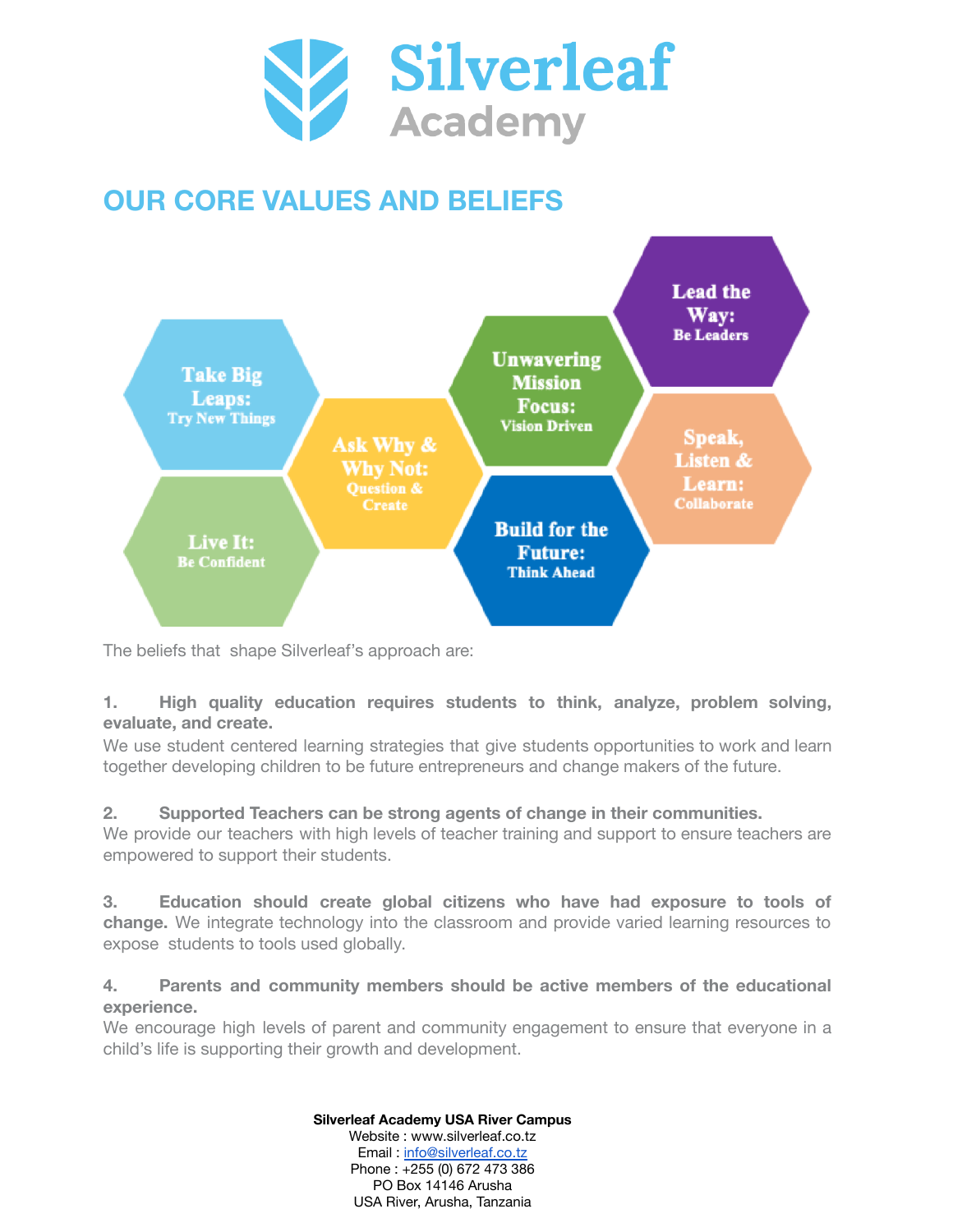

### **5. Education should target all areas of a child's development.**

We focus on developing positive learning environments that promote character development, personal leadership, talents, and skills through the use of our Silverleaf Values.

### **6. All involved in the education of a child should be held accountable to perform.**

Our core values are how we run our schools, how our staff work, and how we teach our children to think and behave. We expect our children and our staff to practice these values every day both in and out of class.

# <span id="page-4-0"></span>**MEETING THE TEAM & CONTACT INFORMATION**

Silverleaf staff is dedicated to providing the best education possible to all of our students. An important part of that task is working with parents to serve our shared goals.

#### <span id="page-4-1"></span>**Your leadership Team**

Grace Makirita - Head Teacher Anthonia Peter - Deputy Head Teacher Genda Paskali - Academic Deputy

#### <span id="page-4-2"></span>**Visiting Hours**

Parents are welcome to visit the school to discuss any aspect of their student's school experience at the following times: Last week of each month on Friday and Saturday

#### <span id="page-4-3"></span>**Prohibitions**

No person, parent or otherwise, is allowed to enter a classroom or speak to teachers during duty hours, without permission from the administration. This disrupts student's education by interfering with the schedule of work. We hope you will contact us to discuss your student often, and the procedures to do that are explained below.

#### <span id="page-4-4"></span>**Parent-Teacher Conferences**

Parent teacher conferences will be arranged two times per year, generally at the end of each quarter and semesters.

#### <span id="page-4-5"></span>**Who to Call**

If you have any questions or concerns about your child's education, please contact the school administration at the numbers listed below, not your student's teacher. By contacting the administration you ensure that, if there is a problem, it will be solved in a timely manner and that any necessary steps will be taken.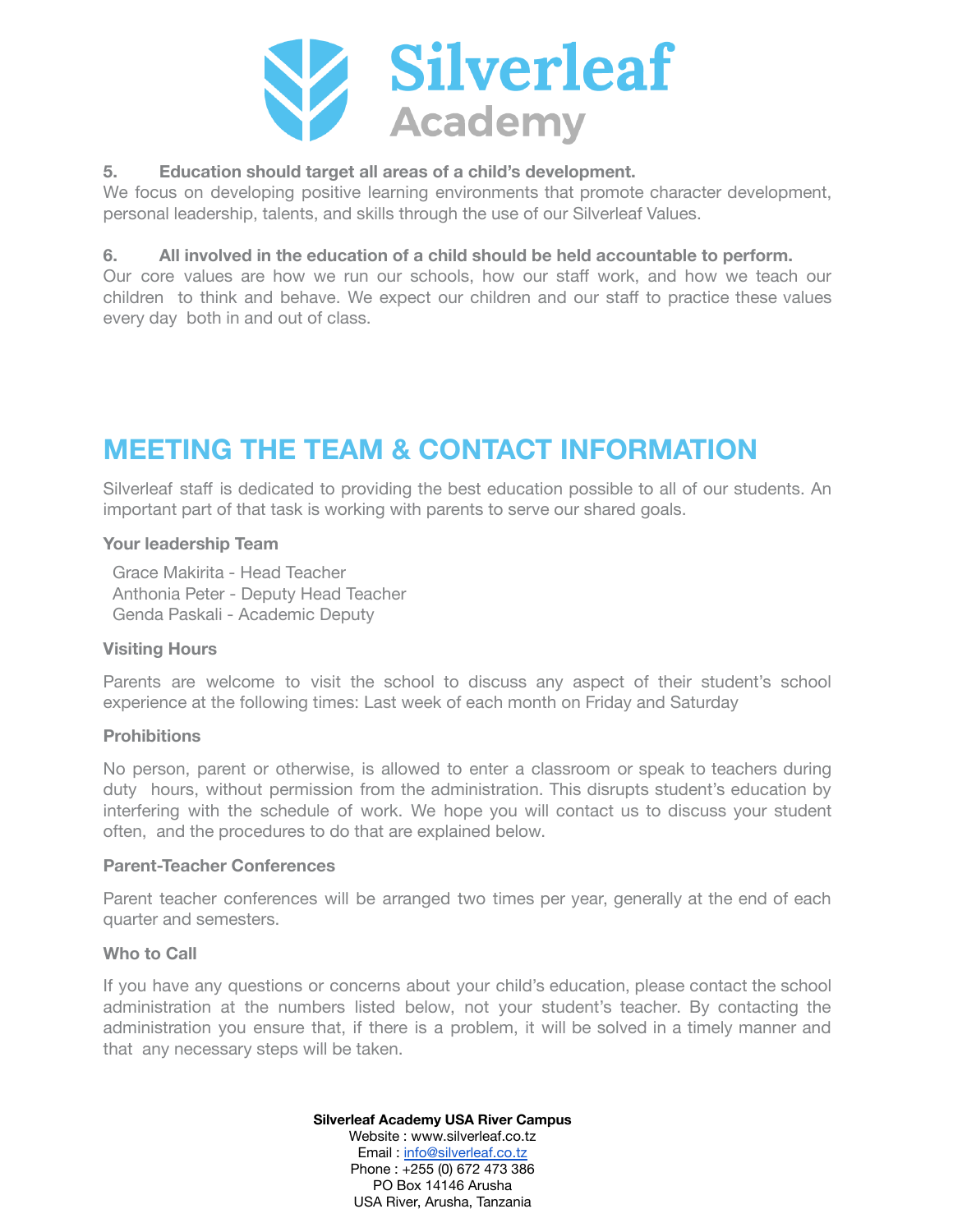

Our teachers also all have many tasks that occupy their work hours and with over 40 students in most classes, being available to parents at all times is not something they can do without interfering with their core tasks. If a conference is necessary the administration will help you arrange it.

#### <span id="page-5-0"></span>**Schedule for parent visits**

In emergency situations, feel free to come to school at any time, but keep in mind that our school leaders are often performing important tasks - teaching for example - and may not be immediately available.

If you wish to observe your child in class we would love to have you, let us know you are interested and we will arrange a time and date for you. This is the best way to understand what is going on in your child's classroom!

#### <span id="page-5-1"></span>**Contact Times**

Each of our school leaders has times that they may be called. If you wish to contact one of these people outside of those times for non emergency matters, please send a WhatsApp or text message. Our leaders will respond promptly every working day from 01:20 PM - 04:30 PM.

<span id="page-5-2"></span>

| <b>NAME</b>           | <b>POSITION</b>            | <b>CONTACT</b> |
|-----------------------|----------------------------|----------------|
| <b>GRACE MAKIRITA</b> | <b>HEAD TEACHER</b>        | 0672473386     |
| I ANTHONIA PETER      | <b>DEPUTY HEAD TEACHER</b> | 0796028584     |
| <b>PASKALI GENDA</b>  | <b>ACADEMIC TEACHER</b>    | 0622422422     |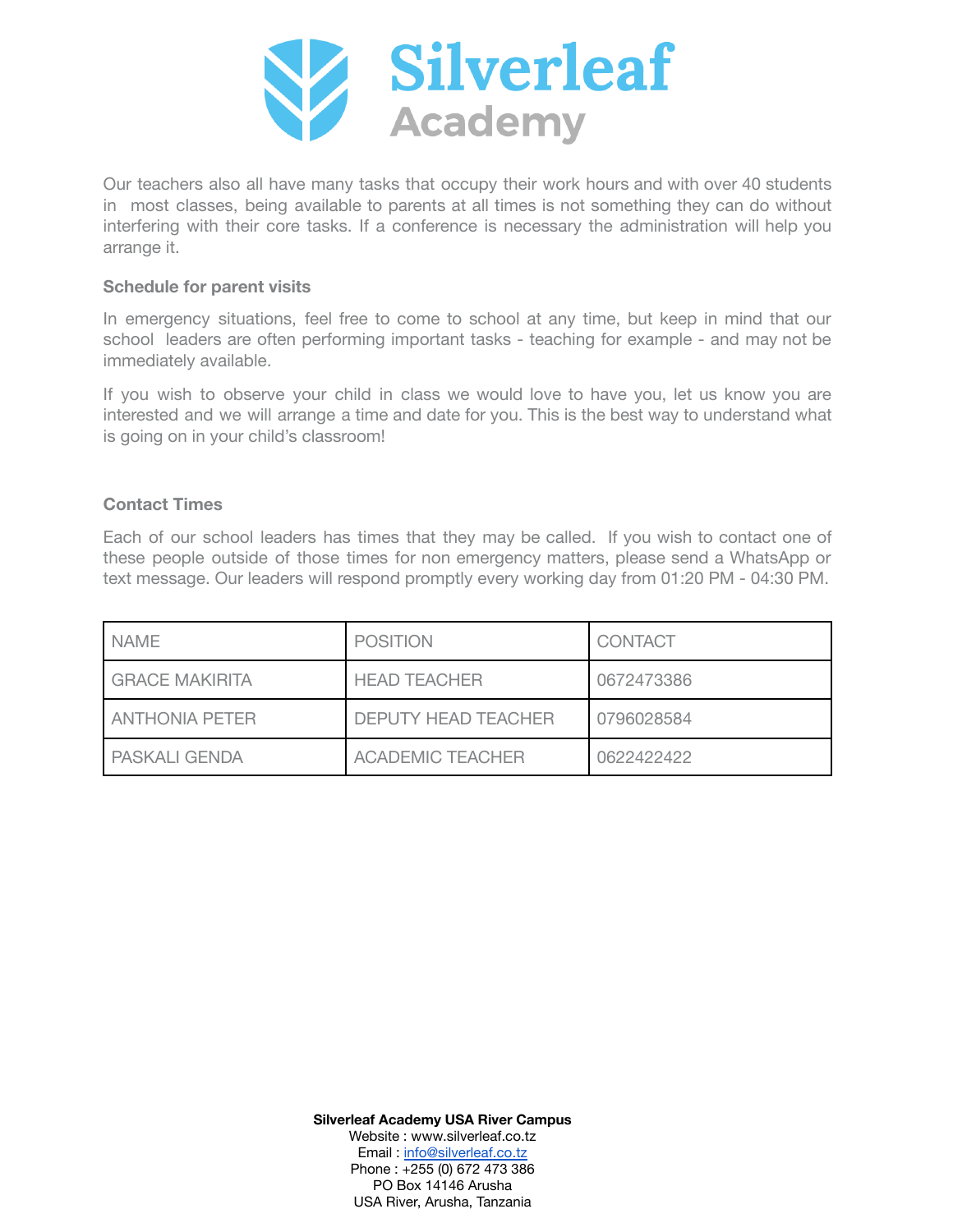

# **TUITION AND OTHER FEES:**

<span id="page-6-0"></span>**Fee structure**

| <b>Grade Level</b>   | Day fee   | <b>Transport</b><br>$\mathsf{Fee}^{\star}$ | <b>Boarding</b><br>Fee i | Weekly<br><b>Boarding</b><br>(Monday to<br>Friday) | <b>Exam Fee</b> | <b>Registration</b><br><b>Fee</b><br>(new student) |
|----------------------|-----------|--------------------------------------------|--------------------------|----------------------------------------------------|-----------------|----------------------------------------------------|
| <b>KG1 - KG2</b>     | 990,000   | 40/55/65k x<br>10 months                   |                          |                                                    |                 | 15,000                                             |
| G1, G2, G3<br>G5, G6 | 1,200,000 | 40/55/65k x<br>10 months                   | 750,000                  | 650,000                                            |                 | 15,000                                             |
| Grade 4              | 1,200,000 | 40/55/65k x<br>10 months                   | 750,000                  | 650,000                                            | 180,000         | 15,000                                             |
| Grade 7              | 1,200,000 | 40/55/65k x<br>10 months                   | 750,000                  | 650,000                                            | 280,000         | 15,000                                             |

### <span id="page-6-1"></span>**Installment Schedule**

| <b>Grade Level</b>   | Instalment # | Day fee | <b>Transport</b><br>$\text{Fee}^{\star}$ | <b>Boarding</b> | <b>Exam Fee</b> |
|----------------------|--------------|---------|------------------------------------------|-----------------|-----------------|
|                      | 1. Jan 1st   | 330,000 | 3 x month fee                            |                 |                 |
| <b>KG1, KG2</b>      | 2. April 1st | 330,000 | 3 x month fee                            |                 |                 |
|                      | 3. July 1st  | 330,000 | 4 x month fee                            |                 |                 |
|                      | 1. Jan 1st   | 400,000 | 3 x month fee                            | 250,000         | $\overline{a}$  |
| G1, G2, G3<br>G5, G6 | 2. April 1st | 400,000 | 3 x month fee                            | 250,000         | F               |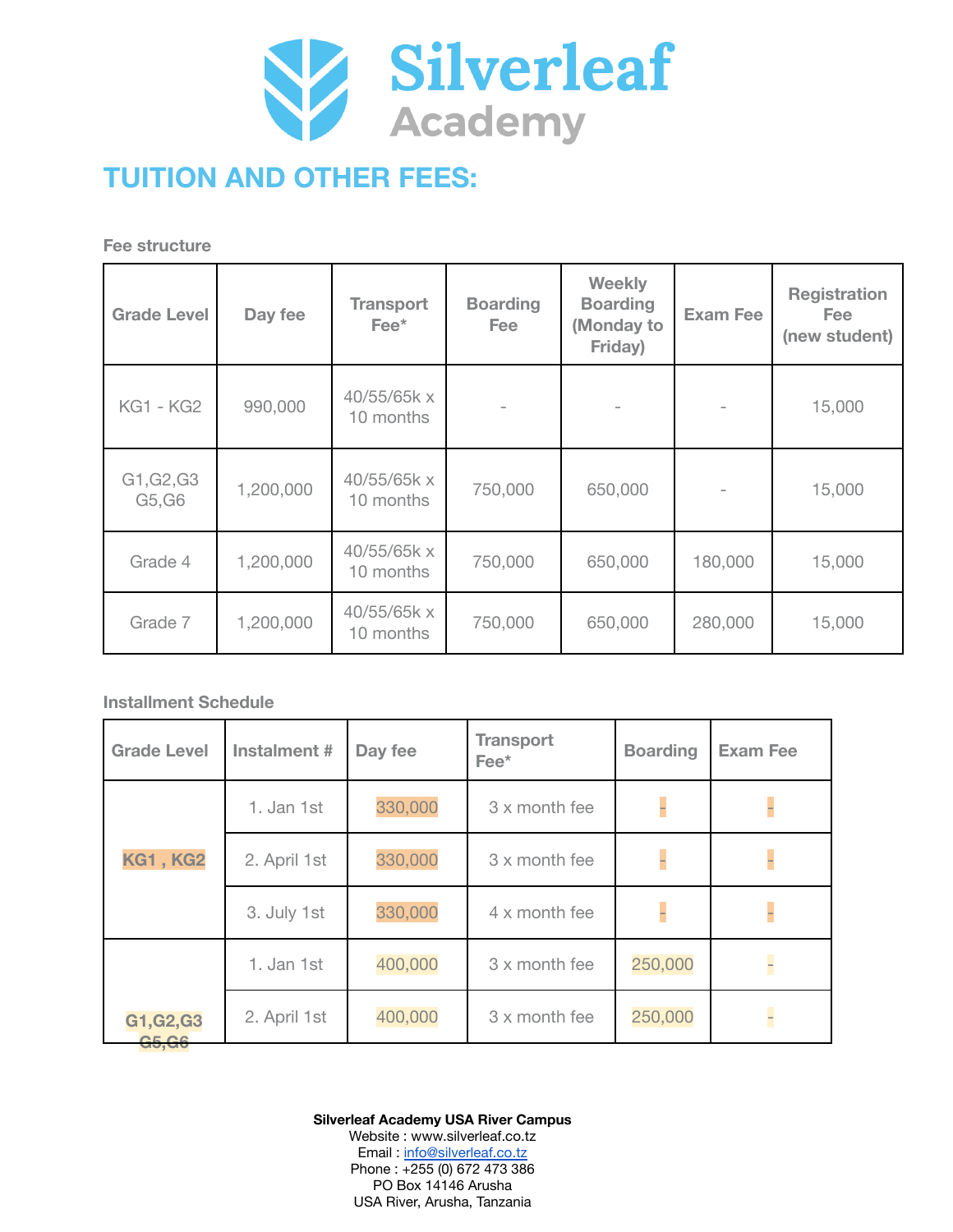

|                | 3. July 1st  | 400,000 | 4 x month fee | 250,000 | l.      |
|----------------|--------------|---------|---------------|---------|---------|
|                | 1. Jan 1st   | 400,000 | 3 x month fee | 250,000 | 60,000  |
| <b>Grade 4</b> | 2. April 1st | 400,000 | 3 x month fee | 250,000 | 60,000  |
|                | 3. July 1st  | 400,000 | 4 x month fee | 250,000 | 60,000  |
| <b>Grade 7</b> | 1. Jan 1st   | 350,000 | 3 x month fee | 250,000 | 120,000 |
|                | 2. April 1st | 350,000 | 3 x month fee | 250,000 | 120,000 |
|                | 3. July 1st  | 300,000 | 4 x month fee | 250,000 | 40,000  |

<span id="page-7-0"></span>**2021 Transport Fees - Cost per month**

1km - 5km =TZS 40,000/-

6km - 10km = TZS 55,000/-

10km and above  $=$  TZS 65.000/ $=$ 

## <span id="page-7-1"></span>**PAYMENT METHODS:**

## BANK ACCOUNT: **CRDB BANK**

Registration fee: Account no: **0150450791603** - SILVERLEAF ACADEMY FEE I School fee: Account no: **0150450791603** - SILVERLEAF ACADEMY FEE I Uniform fee: Account no: **0150450791603** - SILVERLEAF ACADEMY FEE I Transport fee: Account no: **0150450791606** - SILVERLEAF ACADEMY TRANSPORT I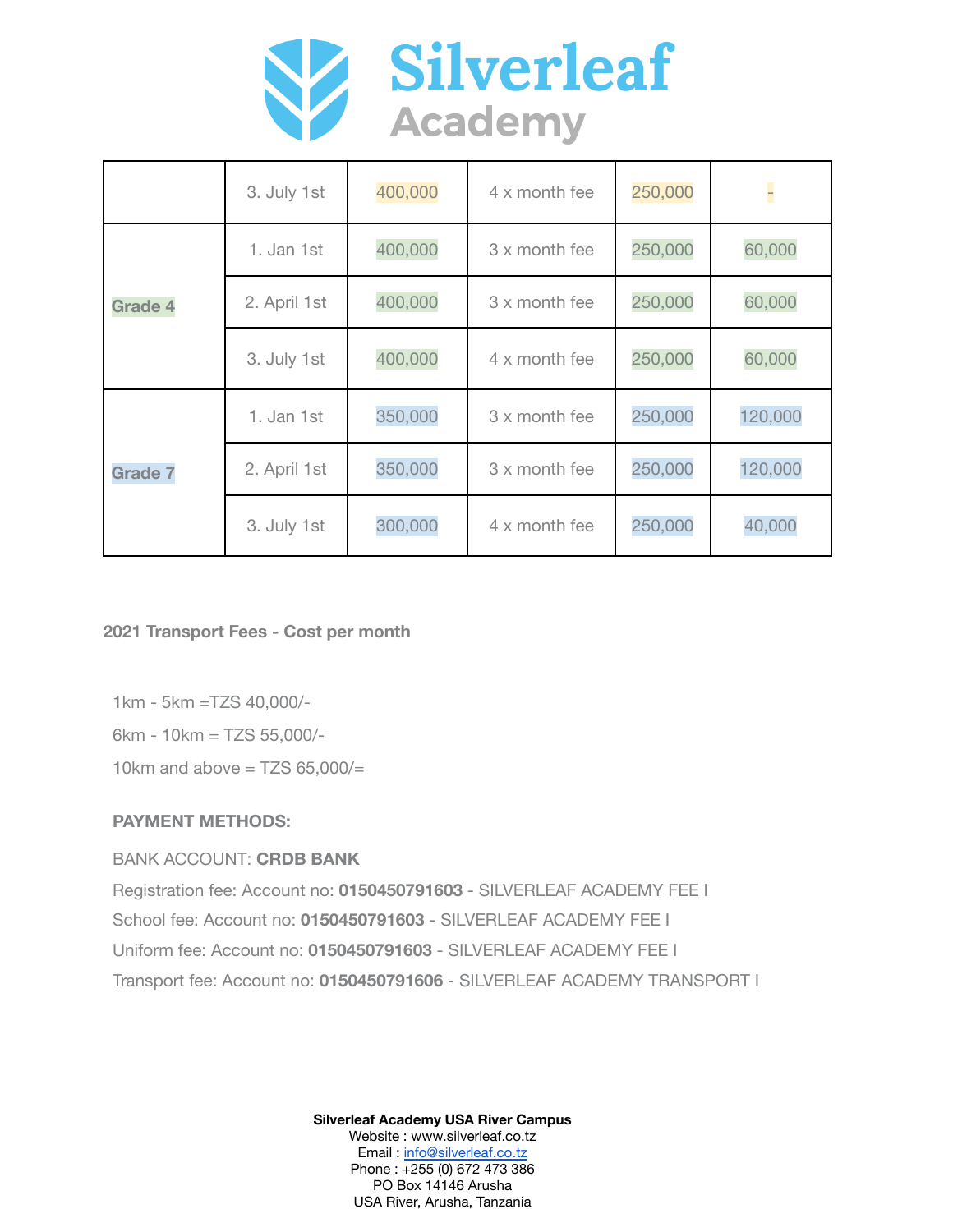

## <span id="page-8-0"></span>**UNIFORM (TZS 90,000/=)**

| Item #         | Item Description                                                     | Logo<br>Y/N    | Colour                                | Quantity       | Price / Unit | Total  |
|----------------|----------------------------------------------------------------------|----------------|---------------------------------------|----------------|--------------|--------|
| A1             | <b>Silverleaf Sweater</b>                                            | Y              | Navy                                  | 1              | 20,000       | 20,000 |
| A2             | Silverleaf<br>Polo<br>Shirt<br>(Collared)                            | $\vee$         | Light<br>blue                         | 1              | 15,000       | 15,000 |
| A <sub>3</sub> | Round<br>Neck Silverleaf<br>T-shirt                                  | $\vee$         | Yellow                                | 1              | 10,000       | 10,000 |
| A4             | Sports Tracksuit                                                     | Y              | Dark<br>blue<br>with<br>white<br>line | 1              | 30,000       | 30,000 |
| G1             | <b>Girls</b><br><b>Skirt</b><br><b>Boys</b><br>or<br><b>Trousers</b> | $\overline{N}$ | grey                                  | 1              | 15,000       | 15,000 |
|                | <b>Boarding Uniform</b>                                              |                |                                       |                |              |        |
| G <sub>2</sub> | Girls dress boarding                                                 |                | black<br>and<br>blue                  | 1              | 15,000       | 15,000 |
| <b>B3</b>      | <b>Boarding Sweater</b>                                              | $\mathbb N$    | Dark<br>blue                          | $\overline{2}$ | 15,000       | 30,000 |
| <b>B2</b>      | <b>Boys Boarding Trousers</b>                                        | $\mathbb N$    | black                                 | $\overline{2}$ | 15,000       | 30,000 |
| <b>B4</b>      | <b>Sleeveless</b><br>Shirt<br>for<br>boarding/vest                   | $\vee$         | black<br>and<br>blue                  | $\mathbf{2}$   | 5,000        | 10,000 |

### **BOARDING STUDENTS' REQUIREMENTS STUDENT'S NAME**

**Silverleaf Academy USA River Campus** Website : www.silverleaf.co.tz

Email: [info@silverleaf.co.tz](mailto:info@silverleaf.co.tz) Phone : +255 (0) 672 473 386 PO Box 14146 Arusha USA River, Arusha, Tanzania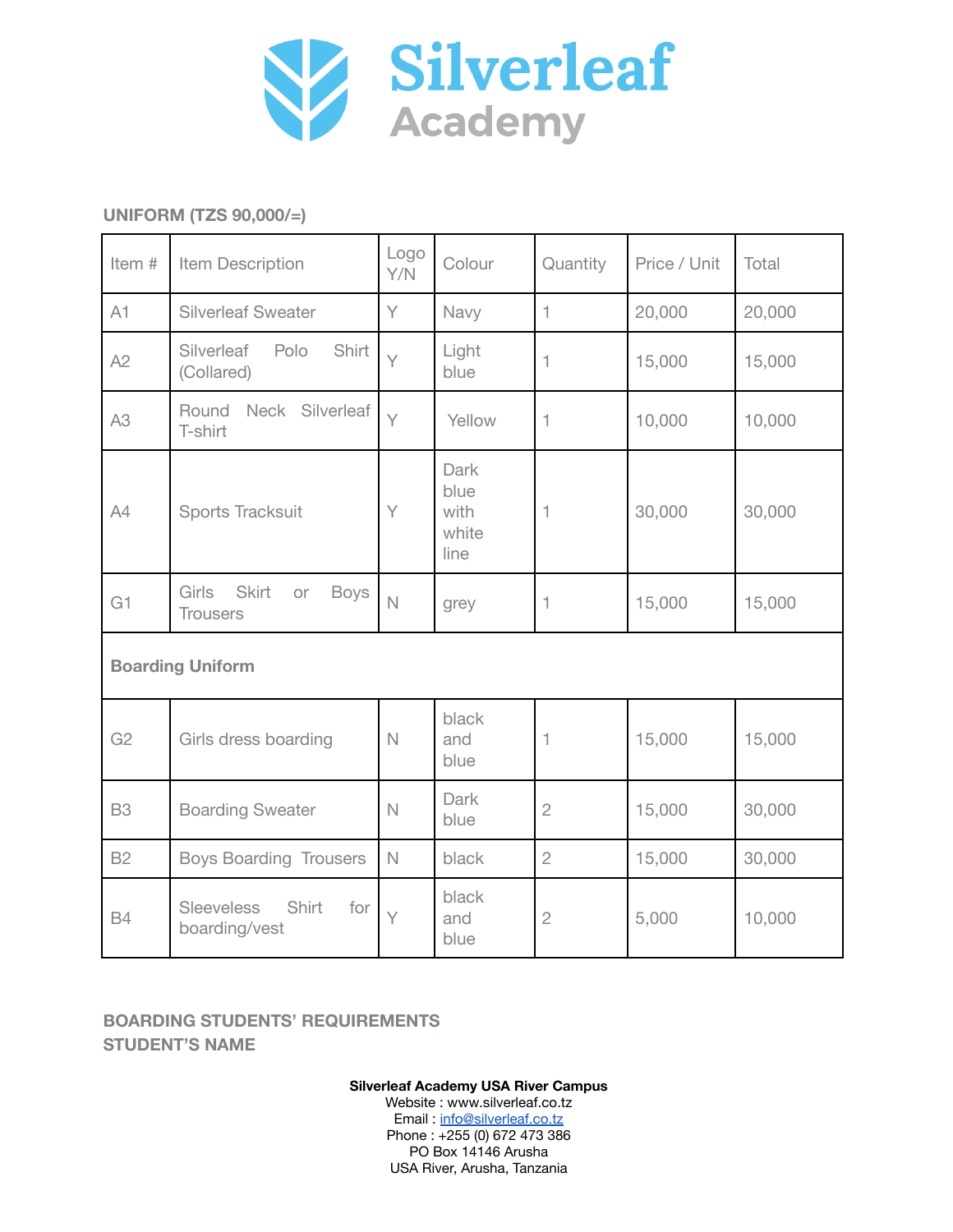

|                | <b>A. BED'S REQUIREMENTS</b>           |                                      |                                         |                                  |                 |
|----------------|----------------------------------------|--------------------------------------|-----------------------------------------|----------------------------------|-----------------|
| S/N            | <b>ITEM TYPE</b>                       | <b>GIRLS</b>                         | <b>BOYS</b>                             | <b>QUANTITY</b><br><b>AMOUNT</b> | <b>DURATION</b> |
| $\mathbf{1}$   | <b>Bed sheet</b>                       | Pink                                 | <b>Blue</b>                             | $\overline{2}$                   | Depend          |
| $\overline{2}$ | Mosquito net 4 by 6                    | <b>Blue</b>                          | <b>Blue</b>                             | $\overline{2}$                   | Depend          |
| 3              | Blanket 4 by 6                         | Any color                            | Any color                               | $\overline{2}$                   | Depend          |
| $\overline{4}$ | Mattress 2.5 by 6-<br>for new students | <b>NA</b>                            |                                         | 1                                | Depend          |
|                | <b>B. GENERAL CLEANLINESS</b>          |                                      |                                         |                                  |                 |
| S/N            | <b>ITEM TYPE</b>                       | <b>GIRLS</b>                         | <b>BOYS</b>                             | <b>QUANTITY</b><br><b>AMOUNT</b> | <b>DURATION</b> |
| $\mathbf{1}$   | Bar<br>for<br>soap<br>bathing          | According to<br>what uses at<br>home | According<br>to what<br>uses at<br>home | 12 pieces                        | 3 months        |
| $\overline{2}$ | Powder soap for<br>washing clothes     |                                      |                                         | 8kg                              | 3 months        |
| 3              | Washing brush                          |                                      |                                         | 1                                | Depend          |
| $\overline{4}$ | Toothpaste<br>gram<br>95gr Colgate     |                                      |                                         | $\overline{2}$                   | Depend          |
| 5              | <b>Tooth Brush</b>                     |                                      |                                         | $\mathbf{2}$                     | 3 months        |
| 6              | Body jelly                             | According to<br>what uses at<br>home | According<br>to what<br>uses at<br>home | 2 tins                           | Depend          |
| $\overline{7}$ | Small buckets                          |                                      |                                         | 1                                | Depend          |
| 8              | Slipper                                |                                      |                                         | 1 pair                           | Depend          |

**Silverleaf Academy USA River Campus** Website : www.silverleaf.co.tz

Email: [info@silverleaf.co.tz](mailto:info@silverleaf.co.tz) Phone : +255 (0) 672 473 386 PO Box 14146 Arusha USA River, Arusha, Tanzania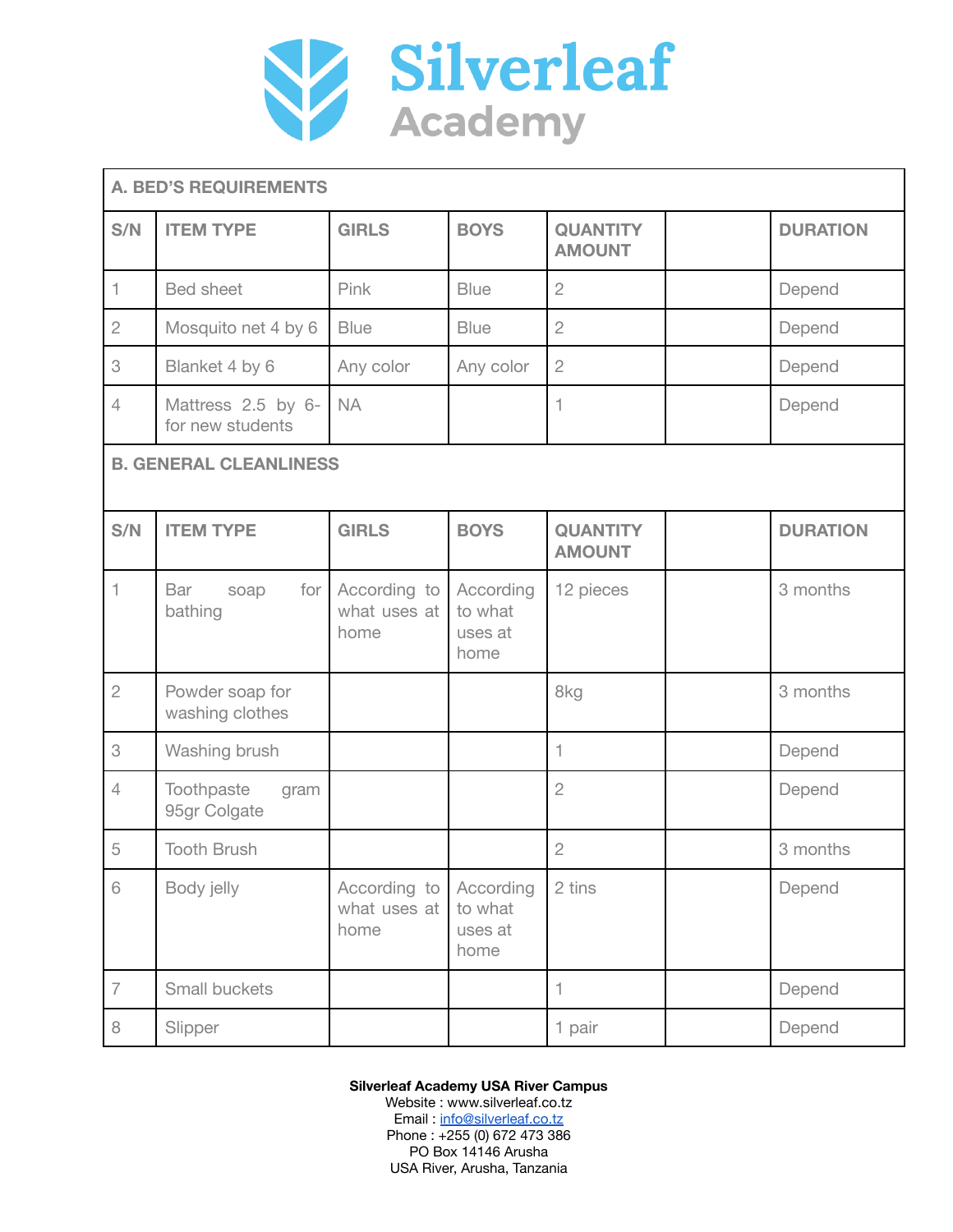

| $\mathcal{G}% _{M_{1},M_{2}}^{\alpha,\beta}(\varepsilon)$ | <b>Black shoe shine</b>           |        | 2 tins   | 3 months |
|-----------------------------------------------------------|-----------------------------------|--------|----------|----------|
| 10                                                        | Small brush<br>(kishungi)         |        | 1        | Depend   |
| 11                                                        | Big shoe brush                    |        | н        | Depend   |
| 12                                                        | Towel                             |        | 1        | Depend   |
| 13                                                        | Hard brush for<br>washing slipper |        | 1        | Depend   |
| 14                                                        | Comb                              |        | 4        | Depend   |
| 15                                                        | Mirror                            |        | 1        | Depend   |
| 16                                                        | Nail cutter                       |        | 1        | Depend   |
| 17                                                        |                                   | Khanga | 1piece   | Depend   |
| 18                                                        |                                   | pads   | 3packets | 3months  |

| <b>C. EMERGENCY</b>      |                             |              |             |                |                 |               |                 |  |
|--------------------------|-----------------------------|--------------|-------------|----------------|-----------------|---------------|-----------------|--|
| S/N                      | <b>ITEM TYPE</b>            | <b>GIRLS</b> | <b>BOYS</b> |                | <b>QUANTITY</b> | <b>AMOUNT</b> | <b>DURATION</b> |  |
|                          | Umbrella                    |              |             | 1              |                 |               | Depend          |  |
| $\overline{2}$           | Rain boot                   |              |             | 1 pair         |                 |               | Depend          |  |
| 3                        | Pocket money                |              |             | Minimum amount |                 | 20,000        | Depend          |  |
| 4                        | Health<br>Insurance<br>card |              |             |                |                 |               | Depend          |  |
| <b>D. SCHOOL UNIFORM</b> |                             |              |             |                |                 |               |                 |  |
| S/N                      | <b>ITEM TYPE</b>            | <b>GIRLS</b> | <b>BOYS</b> |                | <b>QUANTITY</b> | <b>AMOUNT</b> | <b>DURATION</b> |  |

**Silverleaf Academy USA River Campus**

Website : www.silverleaf.co.tz Email: [info@silverleaf.co.tz](mailto:info@silverleaf.co.tz) Phone : +255 (0) 672 473 386 PO Box 14146 Arusha USA River, Arusha, Tanzania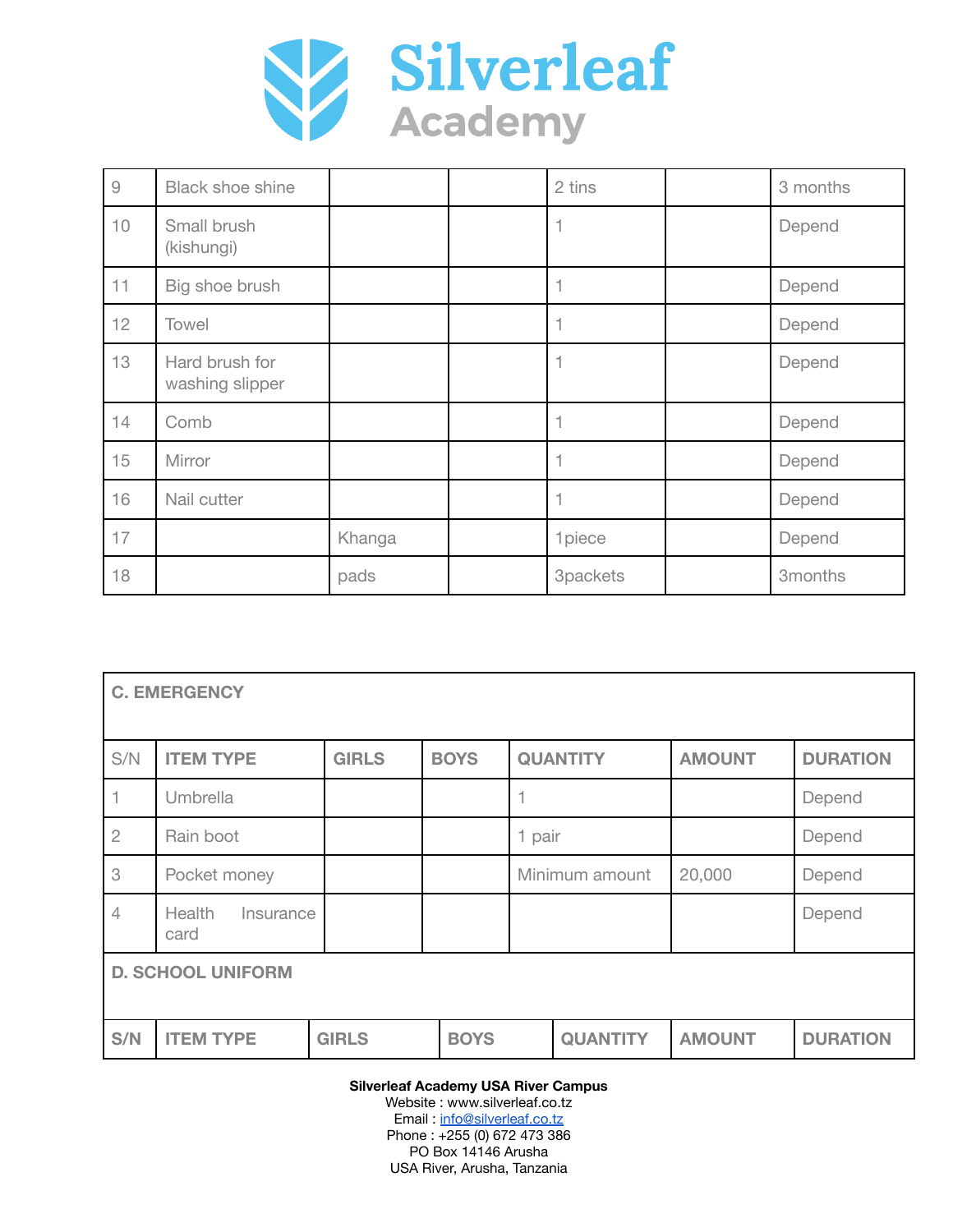

| $\mathbf{1}$   |                                             | <b>Skirt</b>           | <b>Trouser</b>       | $\overline{2}$  | 30000         | Depend                           |
|----------------|---------------------------------------------|------------------------|----------------------|-----------------|---------------|----------------------------------|
| $\overline{2}$ | Light blue t-shirt                          |                        |                      | $\overline{2}$  | 30000         | Depend                           |
| 3              | Dark blue<br>sweater                        |                        |                      | $\overline{2}$  | 40000         | Depend                           |
| $\overline{4}$ | White socks                                 |                        |                      | 4 pairs         | 40000         | Depend                           |
| 5              | <b>Black shoes</b>                          | Juma and<br>Rosa style | With<br>shoeless     | 1pair           |               | Depend                           |
|                | <b>E. BOARDING UNIFORM</b>                  |                        |                      |                 |               |                                  |
| S/N            | <b>ITEM TYPE</b>                            | <b>GIRLS</b>           | <b>BOYS</b>          | <b>QUANTITY</b> |               | <b>AMOUNT</b><br><b>DURATION</b> |
| $\mathbf{1}$   |                                             | Dress/guan             | <b>Black trouser</b> | $\mathbf{2}$    | 30000         | Depend                           |
| $\overline{2}$ |                                             |                        | Shirt                | $\overline{2}$  | 10000         | Depend                           |
| 3              | Dark blue sweater<br>with no school<br>logo |                        |                      | $\overline{c}$  | 30,000        | Depend                           |
|                | <b>F. SPORTS AND GAME UNIFORM</b>           |                        |                      |                 |               |                                  |
| S/N            | <b>ITEM TYPE</b>                            | <b>GIRLS</b>           | <b>BOYS</b>          | <b>QUANTITY</b> | <b>AMOUNT</b> | <b>DURATION</b>                  |
| $\mathbf 1$    | Yellow t-shirt                              |                        |                      |                 | 8000          | Depend                           |
| $\mathbf{2}$   | <b>Black socks</b>                          |                        |                      | 1pair           | 1000          | Depend                           |
| 3              | blue track<br>Dark<br>suit                  |                        |                      | 1 pair          | 25000         | Depend                           |
| $\overline{4}$ | Sport shoes                                 |                        |                      | 2 pair          |               | Depend                           |
|                | <b>G. OTHER REQUIREMENTS</b>                |                        |                      |                 |               |                                  |
| S/N            | <b>ITEM TYPE</b>                            | <b>GIRLS</b>           | <b>BOYS</b>          | <b>QUANTITY</b> | <b>AMOUNT</b> | <b>DURATION</b>                  |

**Silverleaf Academy USA River Campus**

Website : www.silverleaf.co.tz Email: [info@silverleaf.co.tz](mailto:info@silverleaf.co.tz) Phone : +255 (0) 672 473 386 PO Box 14146 Arusha USA River, Arusha, Tanzania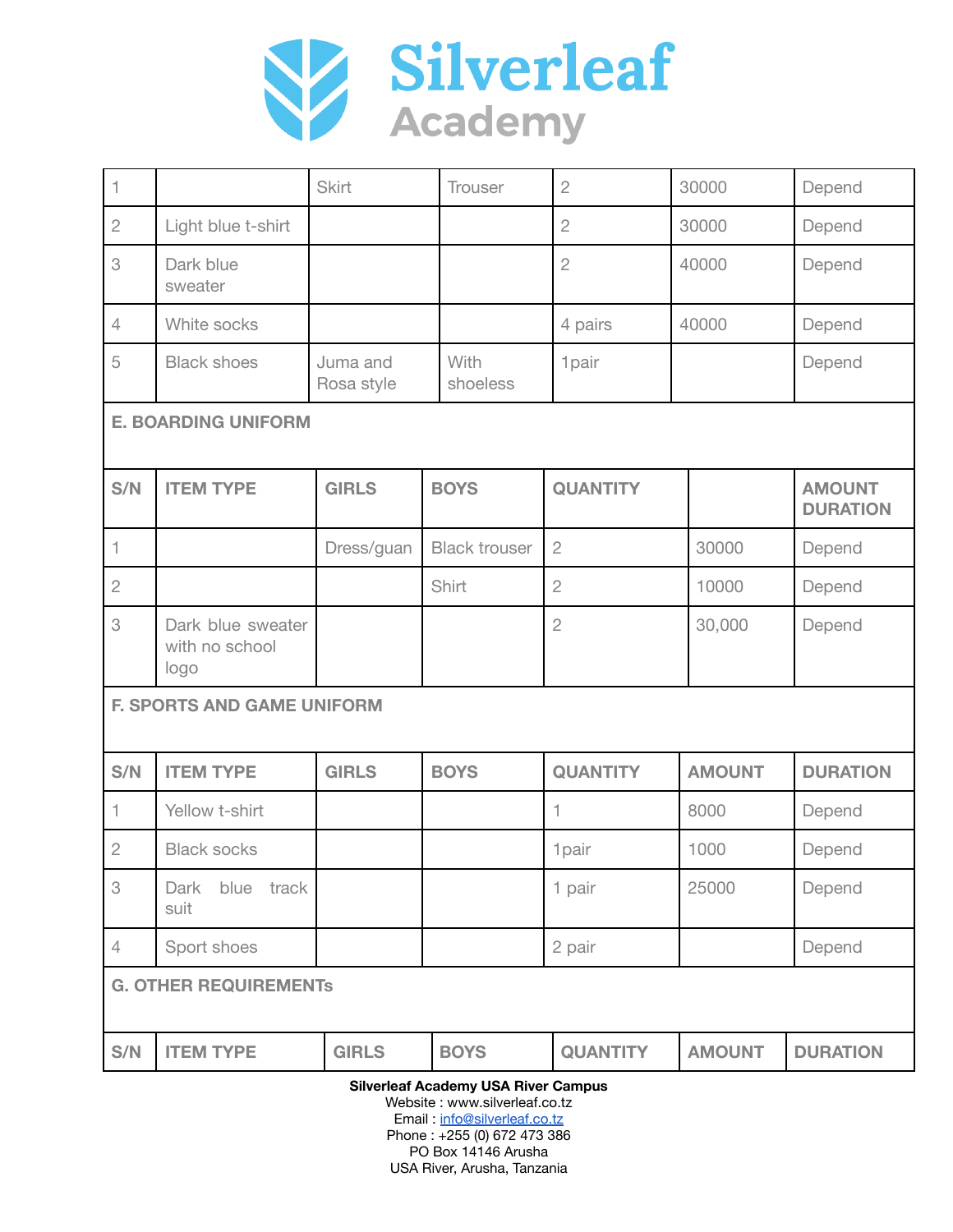

|          | Underwear | Underwear | <b>Boxer</b> |   | Depend |
|----------|-----------|-----------|--------------|---|--------|
| <b>.</b> |           | Tiete     | vest         | - | Depend |

| 3                               | Marking on each<br>item       |              |             |                                |               | Depend          |
|---------------------------------|-------------------------------|--------------|-------------|--------------------------------|---------------|-----------------|
| $\overline{4}$                  | <b>Big Padlock</b>            |              |             | Depending on<br>the tranker    |               | Depend          |
| 5                               | Sanduku la nguo-<br>(tranker) |              |             | 1                              |               | Depend          |
| <b>H. ACADEMIC REQUIREMENTS</b> |                               |              |             |                                |               |                 |
| S/N                             | <b>ITEM TYPE</b>              | <b>GIRLS</b> | <b>BOYS</b> | <b>QUANTITY</b>                | <b>AMOUNT</b> | <b>DURATION</b> |
| 1                               | Ream paper                    |              |             | 1 bundle                       |               | 1 year          |
| $\overline{2}$                  | Pens                          |              |             | 5 pcs                          |               | Depend          |
| 3                               | Pencils                       |              |             | 5 pcs                          |               | Depend          |
| $\overline{4}$                  | Exercise books                |              |             | Depending on<br>kid's subjects |               | Depend          |
| 5                               | Erasers                       |              |             | 3 pieces                       |               | Depend          |
| 6                               | Folder File                   |              |             |                                |               | Depend          |

**Silverleaf Academy USA River Campus** Website : www.silverleaf.co.tz

Email: [info@silverleaf.co.tz](mailto:info@silverleaf.co.tz) Phone : +255 (0) 672 473 386 PO Box 14146 Arusha USA River, Arusha, Tanzania